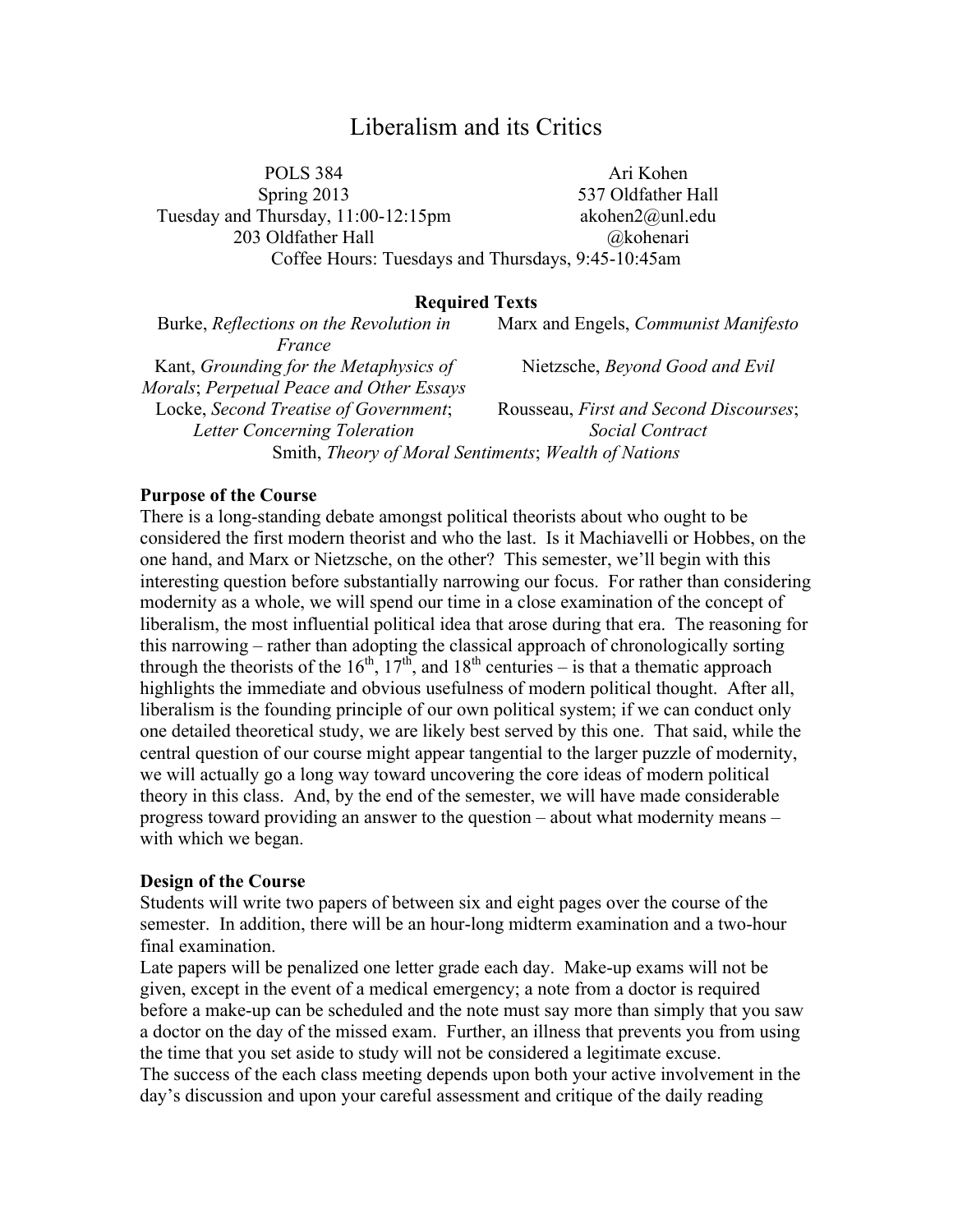assignment. Because of the importance of these activities, the quality of your class involvement will be evaluated daily.

# **Grading**

| Paper $#1$                   | <b>20%</b>      |
|------------------------------|-----------------|
| Paper #2                     | 25%             |
| Midterm Exam                 | 20 <sub>%</sub> |
| Final Exam                   | 25%             |
| Quality of Class Involvement | 10%             |

Each assignment for this course is graded on the same four-point scale that is used to calculate student grade point averages. An A is a 4 and an F is a 0. There are gradations for A, B, C, and D grades; for example, a  $B<sup>+</sup>$  is a 3.3 and a C- is a 1.7. There are no gradations for an F. What this means is that if you receive a 38% on your midterm, you get a 0 as the grade for your midterm. If you receive a 52% on your midterm, you get a 0 as the grade for your midterm. An F signifies that you failed to meet the minimum standards for the assignment; I award no points for failing to meet the minimum standards.

## **Class Absences**

The work of this course demands regular attendance. Excessive absence, therefore, will be reflected both in the kinds of grades you likely will receive on written work, and – of course – in my evaluation of your class participation. Arriving approximately ten minutes late or leaving early on three occasions will be counted as one absence. Missing roughly 1/4 (7) of the total number of classes (30) will result in automatic failure of the course.

## **Plagiarism / Academic Dishonesty**

I consider academic integrity essential to teaching, learning, and research – in short, to the entire academic enterprise. I hope you will talk to and learn from one another both inside and outside the classroom. You must provide appropriate citations whenever you incorporate someone else's words or ideas into your writing and you may not turn in the same work for multiple classes. Plagiarism or academic dishonesty with result in an automatic F on the assignment in question and, at my discretion, referral to the relevant university officials. If you have any questions about academic integrity, don't hesitate to ask. I ask that you write out and sign an Honor Pledge on all written work done outside of the classroom; I will not read papers that are handed in without an Honor Pledge.

## **Other Important Notes**

Cell phones, MP3 players, PDAs, PSPs, and all other electronic devices should be turned off and put away before class begins. If your cell phone rings during class, I reserve the right to deal with the interruption in a manner of my choosing. If you are awaiting an important telephone call, please set your phone to 'vibrate' and then take the call outside. If for any reason you need to leave class early or arrive late, please do so quietly and without ceremony. I will not be offended or disturbed – unless you stop the class to ask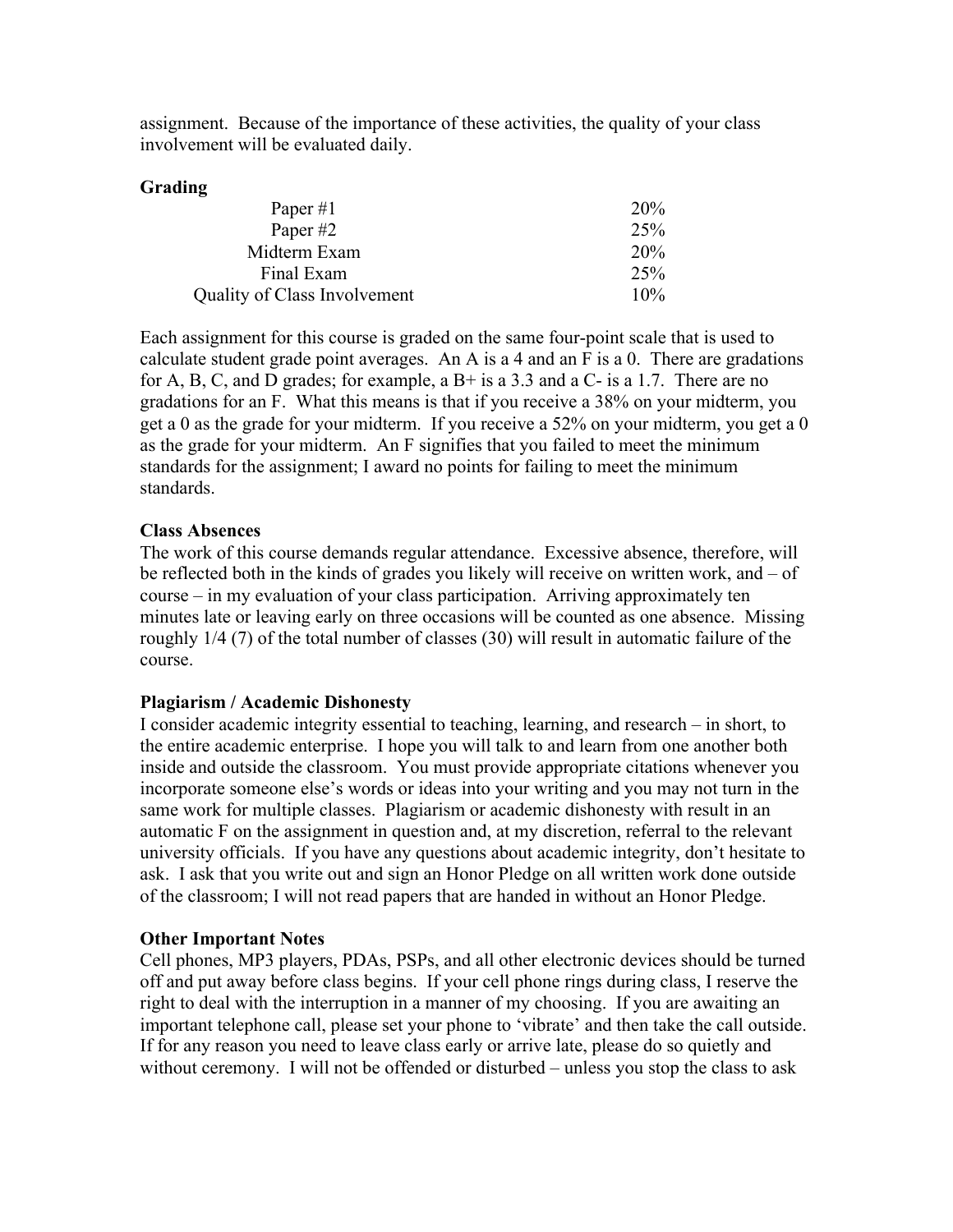if you may come or go. If you plan to leave early or arrive late on a regular basis, you should speak with me due to the above attendance policy.

If you miss a class – with or without a legitimate excuse – you are responsible for getting lecture notes from a classmate. If you have questions about the material after looking over the notes, please stop by during my office hours or schedule an appointment with me. Please do not send me an e-mail to ask whether you missed anything important, as you definitely did.

Students with disabilities are encouraged to contact the instructor for a confidential discussion of their individual needs for academic accommodation. It is the policy of the University of Nebraska-Lincoln to provide flexible and individualized accommodation to students with documented disabilities that may affect their ability to fully participate in course activities or to meet course requirements. To receive accommodation services, students must be registered with the Services for Students with Disabilities (SSD) office, 132 Canfield Administration, 472-3787 voice or TTY.

#### **Day-by-Day Assignment Breakdown**

| Tuesday, January 8    | Introduction: What is Modernity?!                                                                                                                                 |
|-----------------------|-------------------------------------------------------------------------------------------------------------------------------------------------------------------|
| Thursday, January 10  | Locke, A Letter Concerning Toleration                                                                                                                             |
| Tuesday, January 15   | Locke, Second Treatise of Government (Chapters 1-5)                                                                                                               |
| Thursday, January 17  | Locke, Second Treatise of Government (Chapters 6-11)                                                                                                              |
| Tuesday, January 22   | Locke, Second Treatise of Government (Chapters 12-15)                                                                                                             |
| Thursday, January 24  | Locke, Second Treatise of Government (Chapters 16-19)                                                                                                             |
| Tuesday, January 29   | Paine, Rights of Man (Selections)                                                                                                                                 |
| Thursday, January 31  | Kant, Grounding for the Metaphysics of Morals (§406-445)                                                                                                          |
| Tuesday, February 5   | Kant, Grounding for the Metaphysics of Morals                                                                                                                     |
| Thursday, February 7  | Kant, "On the Common Saying: This May Be True In<br>Theory But It Does Not Apply In Practice"                                                                     |
| Tuesday, February 12  | Kant, "Perpetual Peace"<br>Paper #1 Due                                                                                                                           |
| Thursday, February 14 | Smith, Theory of Moral Sentiments (Part I, Section I,<br>Chapters 1-3; Part II, Section I, Chapters 1-2; Part III,<br>Section I, Chapters 1-4; Part V, Chapter 2) |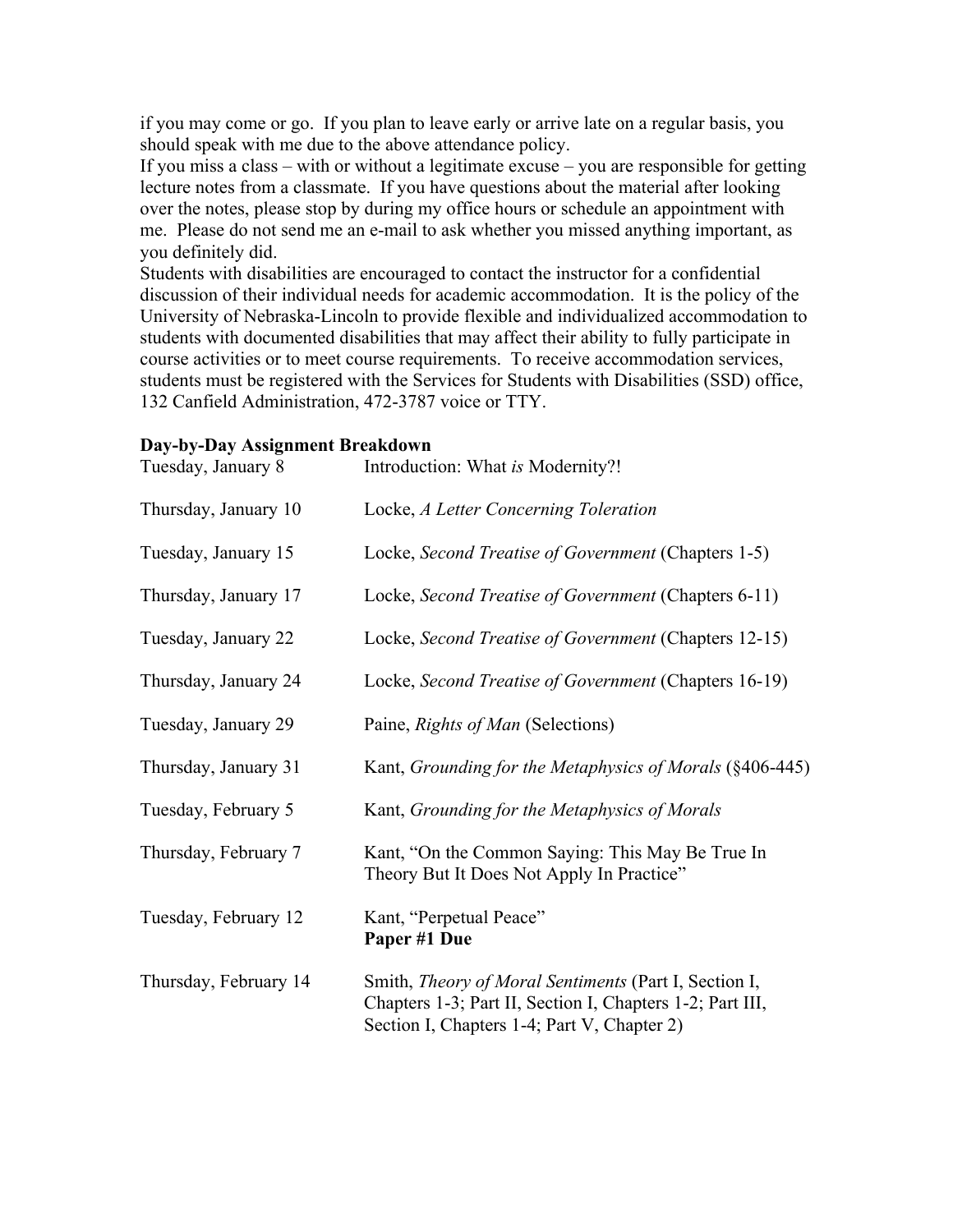| Tuesday, February 19  | Smith, Theory of Moral Sentiments (Part I, Section III,<br>Chapters 2-3; Part II, Section II; Part III, Chapter 6; Part<br>IV; Part IV, Section I and Section II, Chapter 2) |
|-----------------------|------------------------------------------------------------------------------------------------------------------------------------------------------------------------------|
| Thursday, February 21 | Smith, <i>Wealth of Nations</i> (Pages 10-30, 330-349, 452-456,<br>687-688, 724-731, 781-788, and 814-816)                                                                   |
| Tuesday, February 26  | Smith, Wealth of Nations (Pages 381-387, 397-405, 411-<br>422, and 708-723)                                                                                                  |
| Thursday, February 28 | <b>Midterm Exam</b>                                                                                                                                                          |
| Tuesday, March 5      | Rousseau, First Discourse                                                                                                                                                    |
| Thursday, March 7     | Rousseau, Second Discourse                                                                                                                                                   |
| Tuesday, March 12     | Rousseau, Social Contract (Book I, Chapters 1-3, 6-9)                                                                                                                        |
| Thursday, March 14    | Rousseau, Social Contract (Book II, Chapters 1-12; Book<br>IV, Chapters $1, 8$ )                                                                                             |
| Tuesday, March 19     | <b>Spring Break – No Class Meeting</b>                                                                                                                                       |
| Thursday, March 21    | <b>Spring Break – No Class Meeting</b>                                                                                                                                       |
|                       |                                                                                                                                                                              |
| Tuesday, March 26     | Burke, Reflections on the Revolution in France                                                                                                                               |
| Thursday, March 28    | Burke, Reflections on the Revolution in France                                                                                                                               |
| Tuesday, April 2      | Marx, "On the Jewish Question" (Part I); Marx, "Critique<br>of the Gotha Program"                                                                                            |
| Thursday, April 4     | Marx and Engels, Communist Manifesto<br>Paper #2 Due                                                                                                                         |
| Tuesday, April 9      | Nietzsche, On the Advantage and Disadvantage of History<br>for Life (Selections)                                                                                             |
| Thursday, April 11    | Nietzsche, Beyond Good and Evil (Part 1)                                                                                                                                     |
| Tuesday, April 16     | Nietzsche, Beyond Good and Evil (Part 2)                                                                                                                                     |
| Thursday, April 18    | Nietzsche, Beyond Good and Evil (Part 5)                                                                                                                                     |
| Tuesday, April 23     | Nietzsche, Beyond Good and Evil (Part 9)                                                                                                                                     |